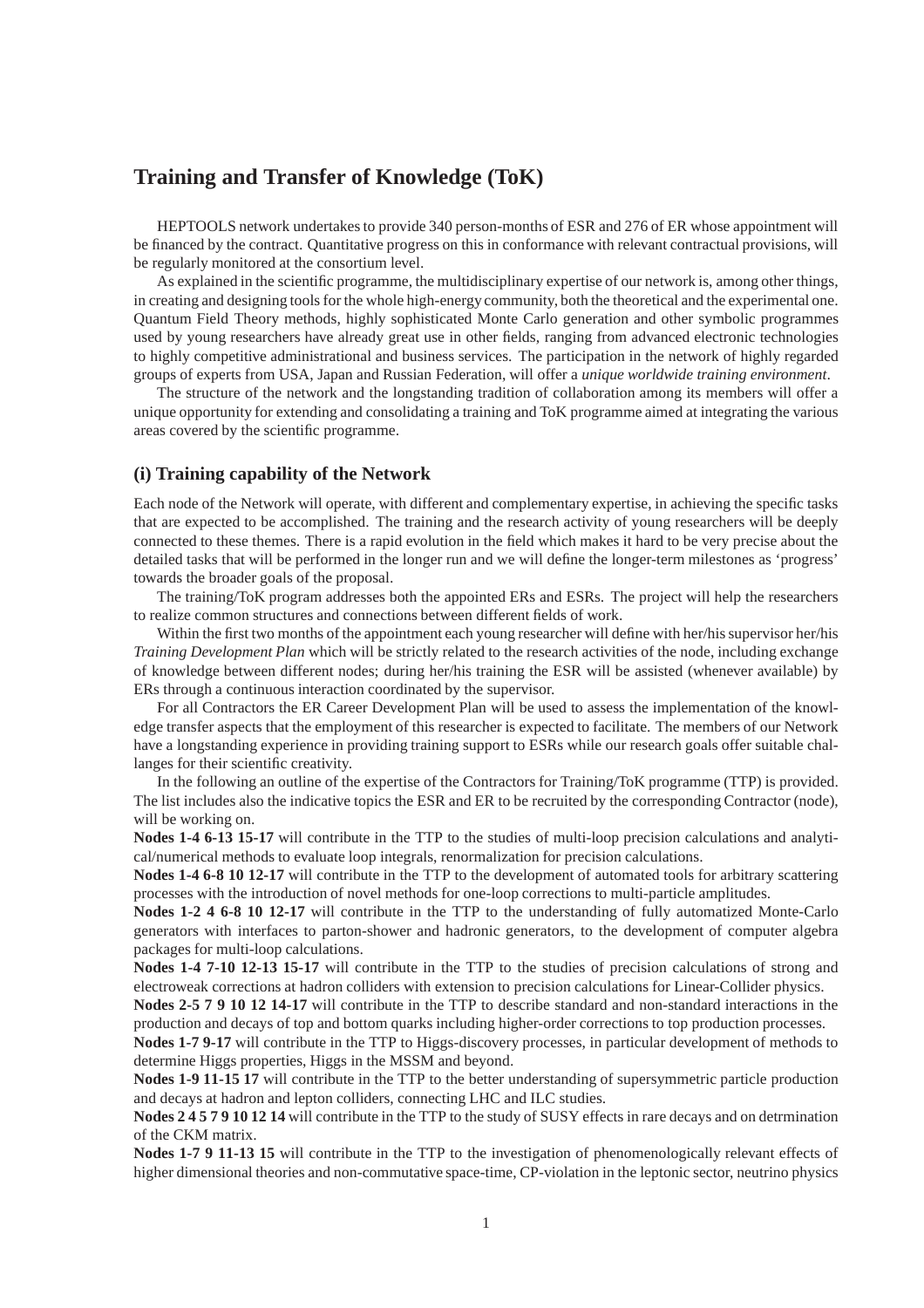in Susy scenarios, bounds on the dark matter relic density.

Intense exchange of knowledge is expected between the Contractors listed in the same class of topics. A plan will be made for visits/secondments to other Contractors that the appointed ERSs/ERs will be expected to undertake.

## **(ii) Network-wide training and ToK activities**

During the contract the main training and ToK activities related to the research objectives of the network and organized by its members will include schools:

- The *Graduate School in Physics at Colliders* in Torino. The school is tailored to the young researchers of the network, but we will continue our attempt to extend invitations to post-graduate students outside the network as well. We will organize a one day series of talks from the ESRs/ERs of the network aimed to increasing the level and the quality of ToK on our research activities.
- A *Graduate School for Particle Physics* financed by the Deutsche Forschungsgemeinschaft (DFG), and an *International Max Planck Research School on Elementary Particle Physics* financed by the Max Planck Society (MPG), has been installed recently at MPI Munich, Munich University, and Munich Technical University. Within that school, a regular Ph.D. course with a three-years programme is taking place. It will be possible for young researchers to be members and take advantage of the entire infrastructure.
- The school on *Computer Algebra and Particle Physics*, organized by DESY, Zeuthen, will provide education and training to students and young researchers at graduate and Ph.D. level on important aspects in the field of computer algebra, whose methods are used widely throughout elementary particle physics.
- The involvement of the CERN team will give young researchers the opportunity to attend courses within the *CERN Academic Training programme*.

Connected with our network there will also be a series of workshops, which the consortium will operate with a workshop dependent involvement:

- The *Zeuthen Workshop on Elementary Particle Theory*, (*Loops and Legs in Quantum Field Theory*) organized by the DESY node.
- The series of *International Conferences on Theoretical Physics*, organized by the Institute of Physics, University of Silesia (Katowice).
- The series of *Zuoz Summer Schools on Particle Physics*, organized by the Paul Scherrer Institut.
- The international research workshop *"Calculations for modern and future colliders"* (CALC) which is held in the Joint Institute for Nuclear Research (Dubna) and sponsored by Heisenberg-Landau Programme and BMBF (Bundesministerium fuer Bildung und Forschung).
- HEPTOOLS members will also run the program *Advancing Collider Physics: from Twistors to Monte Carlos* in the Autumn 2007 (10 weeks).

The annual network meetings will coincide with one of these events within the corresponding year. The calender will be fixed at the first network meeting.

At these meetings, the young researchers will be able to expose their most recent research results with a unique opportunity to start a direct collaboration with senior physicists of other nodes, and of the field in general. They will complement the foreseen visits to other participant groups.

# **(iii) Integration, tutoring and Career Development Plan (CDP)**

We plan to considerably increase the number of graduate students in our network by recruiting in the first year of activity. As a general procedure: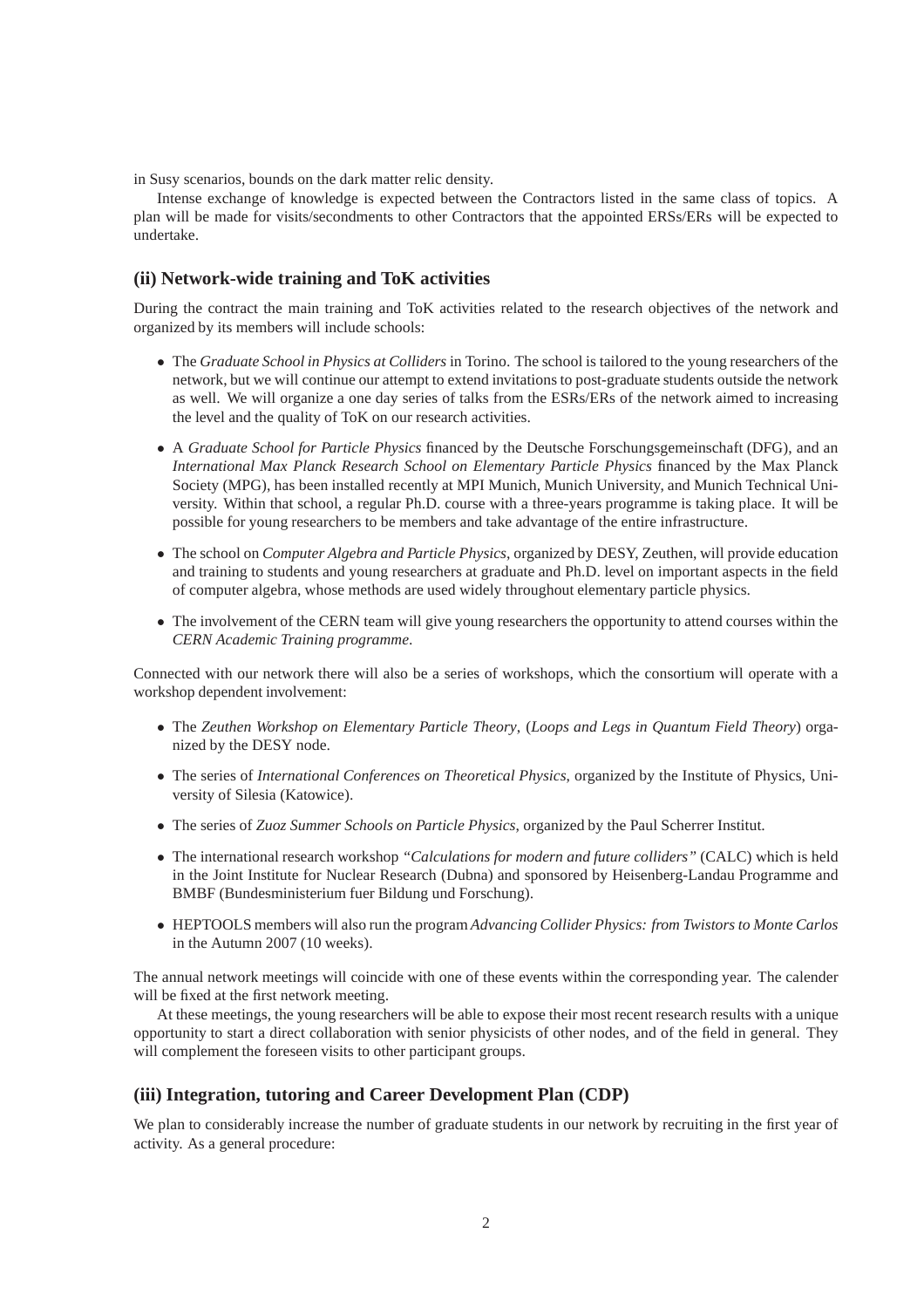- The success of the young researchers will be regularly monitored at the network level. Each young researcher will have a supervisor who will be one of the permanent staff in the node. The supervisor will be responsible for monitoring research progress and for matching training activities to the research milestones and deliverables (described in Sect. 1.1), distributed among the nodes of the network and to be assessed at the mid-term review. Within the first two months of the appointment each young researcher will define with her/his supervisor her/his *Career Development Plan* (CDP), fixing a calender of visits and participation in the network activities above. In particular, each student should spend between 3 and 12 months out of the 36 usually required for finishing her/his Ph.D. in an institution different from the one where he/she is appointed. In this way he/she will benefit from being part of a unique project where several experts will be able to cover a much broader spectrum in the training programme under the network coordination. Besides, all young researchers will be invited to attend the annual network meetings, where most of the time will be allocated to them to present their work and to plan further activities. These events will provide the natural environment for a closer interaction with all members of our network, thus providing a very good training ground for post-graduate students and young researchers.
- Each node will have regular discussions concerning the progress of the group's research at which any problem with the appointees will be highlighted by the supervisor concerned. The training committee will ensure the proper implementation of the many facets of the project and in close contact with the representatives of all the partners will determine the most opportune way of proceeding. An additional control over the training - milestones matching is to be found in the presentations of the young researchers work at schools, workshops, etc; these informations will be stored in the network database.
- We will consider the good balance of gender a major commitment and the network. We will use the network potential to stimulate the motivations of more and more young female researchers for this area.

The network will optimize the chances of young researchers of continuing a career in the field, and will assist them in practical matters through the channels already used for their recruitment outside the network.

## **(iv) Training and mobility programme**

Each single team in the network is an *institute for advanced research at the doctoral level* and organizes courses leading to a doctoral degree. Each team also has a long experience of training. There are many long and useful collaborations among the teams with a few examples of bilateral agreements, e.g. NCSR-Demokritos, Nijmegen, Durham, Torino and Freiburg who have signed conventions, and will organise doctoral programmes in agreement with the local, regional, national and international authorities.

In order to be able to achieve the optimal ratio between individual training, as offered by single teams where the students will spend the largest fraction of their time, and network-wide training. The network besides intends to train the researchers as follows.

- We are able to provide high-quality individual training and transfer of knowledge through courses and tutorials where all teams will benefit. We will concentrate in one place and for a short period (from few weeks to a month) a larger group of ESR and ER, to interact with world-leading specialists while following specific courses. We are also planning shorter and, sometimes, more specialized training activities by gathering groups of graduate-students in one of the nodes. There they will be able to follow courses and tutorials, to be fully recognized by their home institutions, that would be otherwise missing in their educational record. The whole program will be naturally extended to all graduate-students of the network, independently from being financed by the network itself.
- We will try to go beyond short-term mobility since our students will have to Europeanise their curriculum, we will sustain mobility of teachers (apart from short stays) and training and integration in a truly European perspective. We aim to offer an internationally renowned, attractive research environment with complementary training modules developing the additional necessary skills for highly qualified young scientists.

# **(v) ToK programme**

We plan to have a comprehensive program which will collect applications from all the nodes and will constantly monitor the progress in research activities connected to exchange of young researchers. The outcome of such